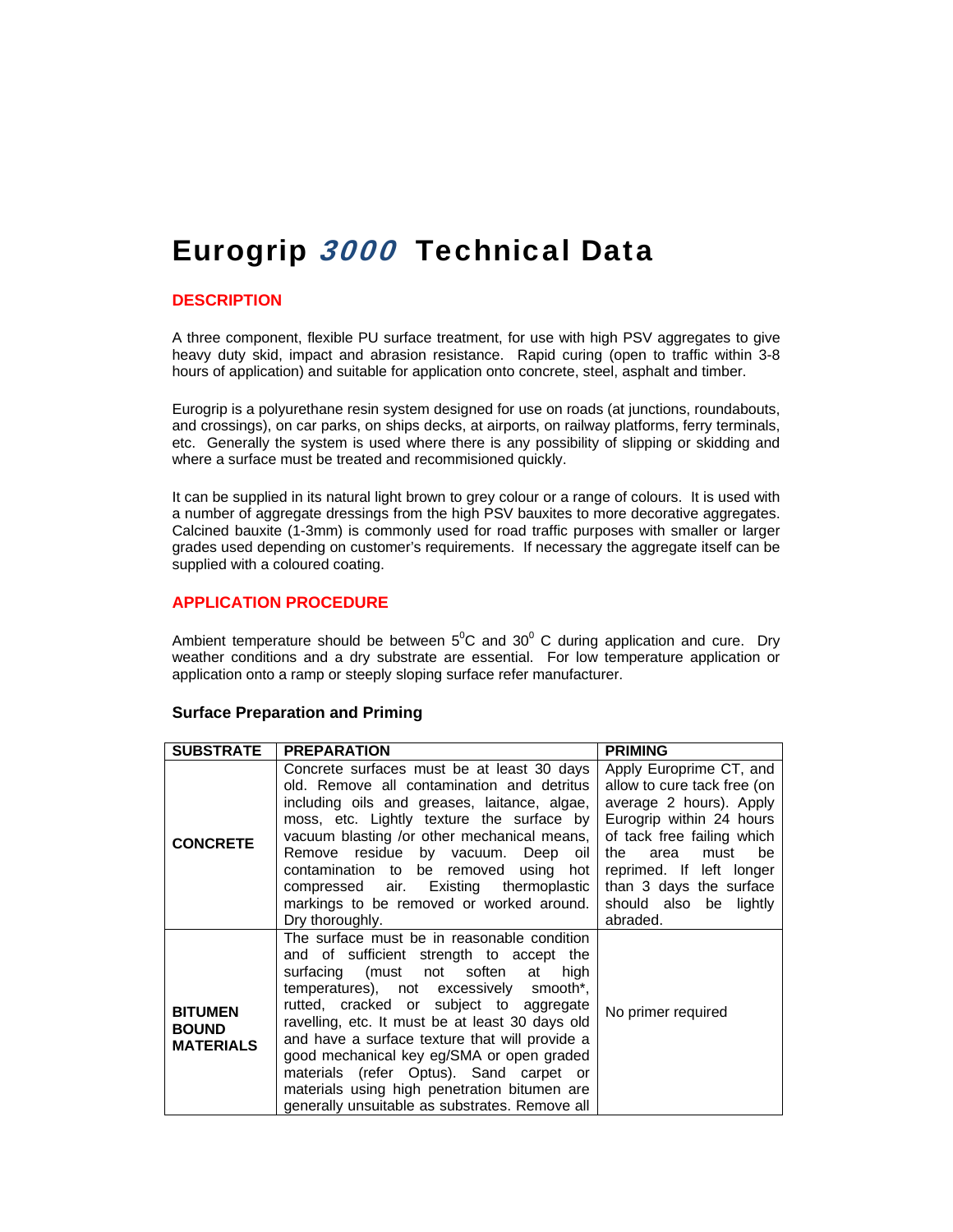|              | contamination including oils and greases.<br>Existing thermoplastic markings to be removed<br>or worked around. Sweep clean to remove all<br>dust. Allow to dry thoroughly. *Depending on<br>the condition of the surface it may need to be<br>lightly textured.                                                                 |                                                                                                                                                                                                                                                                       |
|--------------|----------------------------------------------------------------------------------------------------------------------------------------------------------------------------------------------------------------------------------------------------------------------------------------------------------------------------------|-----------------------------------------------------------------------------------------------------------------------------------------------------------------------------------------------------------------------------------------------------------------------|
| TIMBER       | Timber must be completely dry throughout<br>considering treatment.<br>before<br>Timber<br>contaminated by oils and greases, etc, is not<br>suitably for treatment. Lightly sand and<br>sweep/vacuum clean. If possible<br>timber<br>products should be sealed all round.                                                         | Apply Europrime CT, and<br>allow to cure tack free (an<br>average 2 hours). Apply<br>Eurogrip within 24 hours<br>of tack free failing which<br>be<br>the<br>area<br>must<br>reprimed. If left longer<br>than 3 days the surface<br>should also be lightly<br>abraded. |
| <b>STEEL</b> | Remove all rust, mill scale and surface<br>contamination from steel by grit blasting and<br>other mechanical means to a bright rust free<br>surface (SA21/2). Oil and grease contamination<br>should be removed with a suitable cleaning<br>fluid/degreasant and the residue flushed off<br>with water. Allow to dry thoroughly. | Apply Europrime<br>FM<br>within 4 hours of surface<br>preparation.<br>Allow to<br>tack<br>free<br>cure<br>(on<br>average 2<br>hours).<br>Eurogrip should then be<br>applied<br>during<br>the<br>following 10 hours failing<br>which the area should be<br>reprimed.   |

#### **Surfacing (Base & Aggregate Scatter)**

Strict compliance with the mixing and laying procedure is critical - **mixing times must not be exceeded**.

Materials include Eurogrip 3000, which comes as 3 components. It is used in conjunction with the customer's chosen aggregate.

Pour the contents of Pack B into a suitable mixing vessel and mix using a drill and paddle until homogeneous. Whilst still mixing add the contents of Pack A and continue mixing for a further 20secs. Whilst still mixing slowly add the contents of Pack C and continue for 40secs until a homogeneous mixture is achieved.

Pour the mixed material onto the surface and immediately spread using a serrated squeegee - do not spread too thinly (refer to coverage rates). No areas of the substrate should show through.

Broadcast the chosen aggregate onto the surface ensuring that there is no resin showing through. Remove any tape when the resin starts to gel and excess aggregate after the surface has become stable. This will vary with both product and ambient temperature.

# **COVERAGE AND CURE**

Both coverage and cure depend on ambient and surface temperatures, the type and condition of the substrate and the grit temperature and size.

Coverage of Eurogrip 3000 shall not exceed the following: